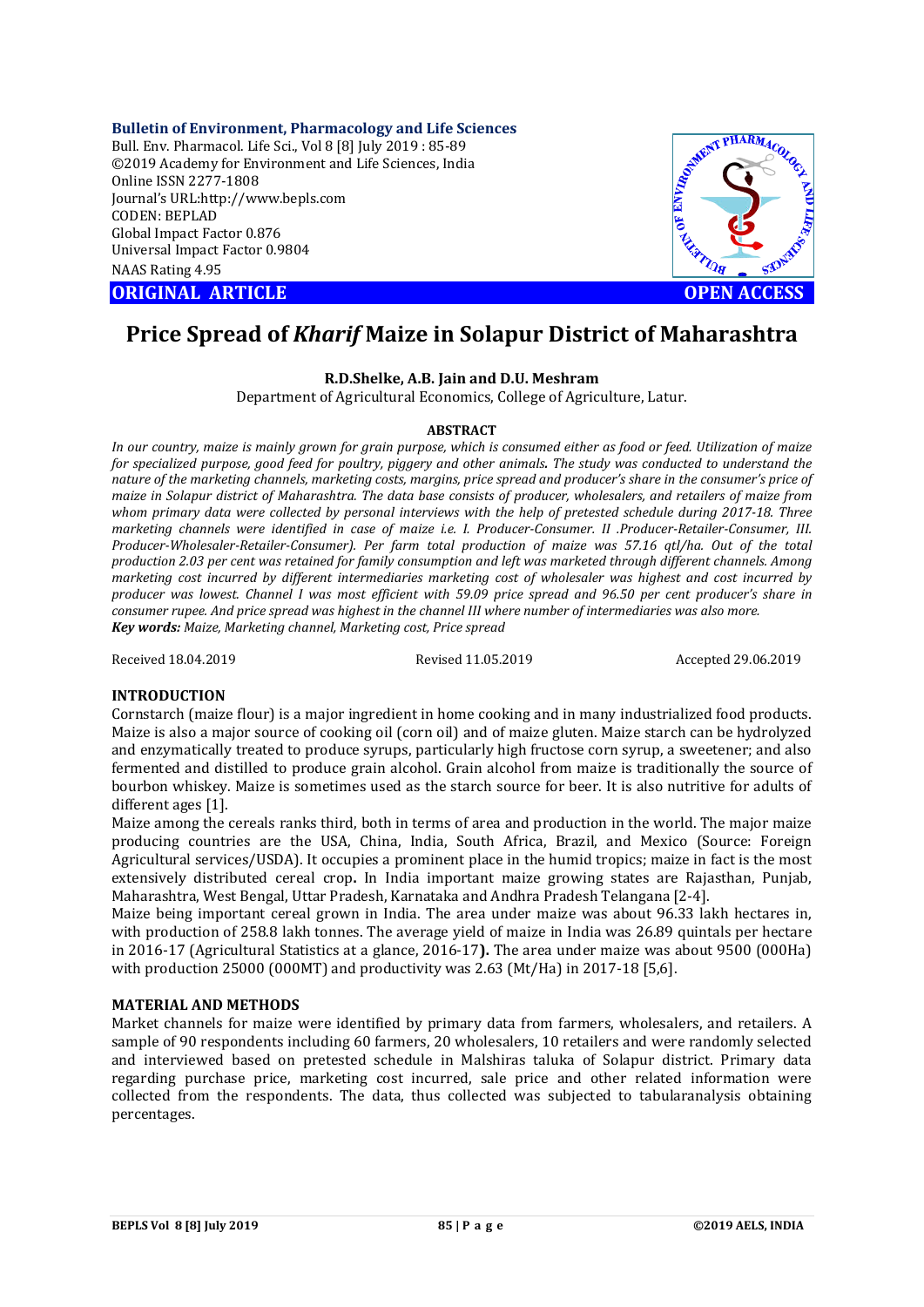#### **Shelke** *et al*

# **RESULTS AND DISCUSSION**

# **Major marketing channel in the study area.**

Marketing channels reveal that how produce passes through different agencies from producer to final consumer. In the study area following prominent channels were observed in the marketing,

- Producer-- Consumer
- Producer--Retailer--Consumer
- Producer--Wholesaler--Retailer—Consumer

# **Production, retention and marketed surplus of maize**

Per farm production, retention, marketed surplus and marketing of maize through different marketing channels were calculated and presented in Table 1. The result revealed that, the average maize farm was 0.65 hectares. It was clear from the result that, maize production on farm was 57.16 quintals. It was also observed that, the quantity of maize retained for home consumption was 2.03 quintals. Quantity of maize sold through channels-I, Channel-II and channel-Ill were quintals per farm 11.93, 18.90 and 24.30 quintals, respectively. Total marketed surplus was 55.13. It was observed from the result that, the highest quantities of maize were marketed through channel-III.

| Table 1. Per farm Production, retention and marketed surplus of maize (q/farm) |                                          |                   |  |
|--------------------------------------------------------------------------------|------------------------------------------|-------------------|--|
| Sr. No.                                                                        | <b>Particulars</b>                       | <b>Maize farm</b> |  |
|                                                                                | Maize farm size (ha)                     | 0.65              |  |
| $\mathcal{L}$                                                                  | Production of maize $(q)$                | 57.16             |  |
| 3                                                                              | Retention of maize for consumption $(q)$ | 2.03              |  |
| 4                                                                              | Marketed surplus in channel- $I(q)$      | 11.93             |  |
|                                                                                | [Producer-Consumer]                      | (21.63)           |  |
| 5                                                                              | Marketed surplus in channel- $II(q)$     | 18.90             |  |
|                                                                                | (Producer-Retailer-Consumer)             | (34.28)           |  |
| 6                                                                              | Marketed surplus in channel- $III(q)$    | 24.30             |  |
|                                                                                | (Producer-Wholesaler-Retailer-Consumer)  | (44.07)           |  |
| 7                                                                              | Total marketed surplus $(q)$             | 55.13<br>(100)    |  |
|                                                                                |                                          |                   |  |

(Figure in parenthesis is the percentage to the marketed surplus in different channel)

#### **Marketing cost of maize incurred by different intermediaries. Marketing cost incurred by producer**

Per quintal marketing cost of maize with respect to various items incurred by producer in different marketing channels were calculated and presented in Table 2.

| Table 2. Marketing cost incurred by maize producer in different channel (Rs/q) |                    |                     |                     |                       |  |
|--------------------------------------------------------------------------------|--------------------|---------------------|---------------------|-----------------------|--|
| S. No                                                                          | <b>Particulars</b> | Channel-I           | <b>Channel-II</b>   | <b>Channel-III</b>    |  |
|                                                                                |                    | (Producer-Consumer) | (Producer-Retailer- | (Producer-Wholesaler) |  |
|                                                                                |                    |                     | Consumer)           | Retailer-(Consumer)   |  |
| 1.                                                                             | Packaging charge   | 45.14               | 46.12               | 46.57                 |  |
|                                                                                |                    | (76.39)             | (57.17)             | (53.80)               |  |
| 2.                                                                             | Loading charges    | 2.48                | 2.50                | 2.13                  |  |
|                                                                                |                    | (4.19)              | (3.09)              | (2.45)                |  |
| 3.                                                                             | Transport charges  | 8.91                | 9.75                | 15.24                 |  |
|                                                                                |                    | (15.07)             | (12.08)             | (17.58)               |  |
| 4.                                                                             | unloading charges  | 2.56                | 2.00                | 2.26                  |  |
|                                                                                |                    | (4.33)              | (2.47)              | (2.65)                |  |
| 5.                                                                             | Weighing charges   |                     | 1.40                | 1.31                  |  |
|                                                                                |                    |                     | (1.73)              | (1.51)                |  |
| 6.                                                                             | Commission charges |                     | 18.90               | 18.15                 |  |
|                                                                                |                    |                     | (23.42)             | (20.94)               |  |
|                                                                                | <b>TOTAL</b>       | 59.09               | 80.67               | 86.66                 |  |
|                                                                                |                    | (100)               | (100)               | (100)                 |  |

(Figure in parenthesis is the percentage to the cost incurred by producer)

The result revealed that, in channel-III, cost incurred by producer was higher as Rs 86.66 followed by Rs 80.67 in channel II and Rs 59.09 in channel I. Proportionate expenditure on individual items showed that, packaging charges was the highest as (76.39 per cent) followed by transportation charges (15.07 per cent), unloading charges (4.33 per cent), loading charges (4.19 per cent) in channel-I. Similarly, proportionate expenditure on packaging charges was the highest as (57.17 per cent) followed by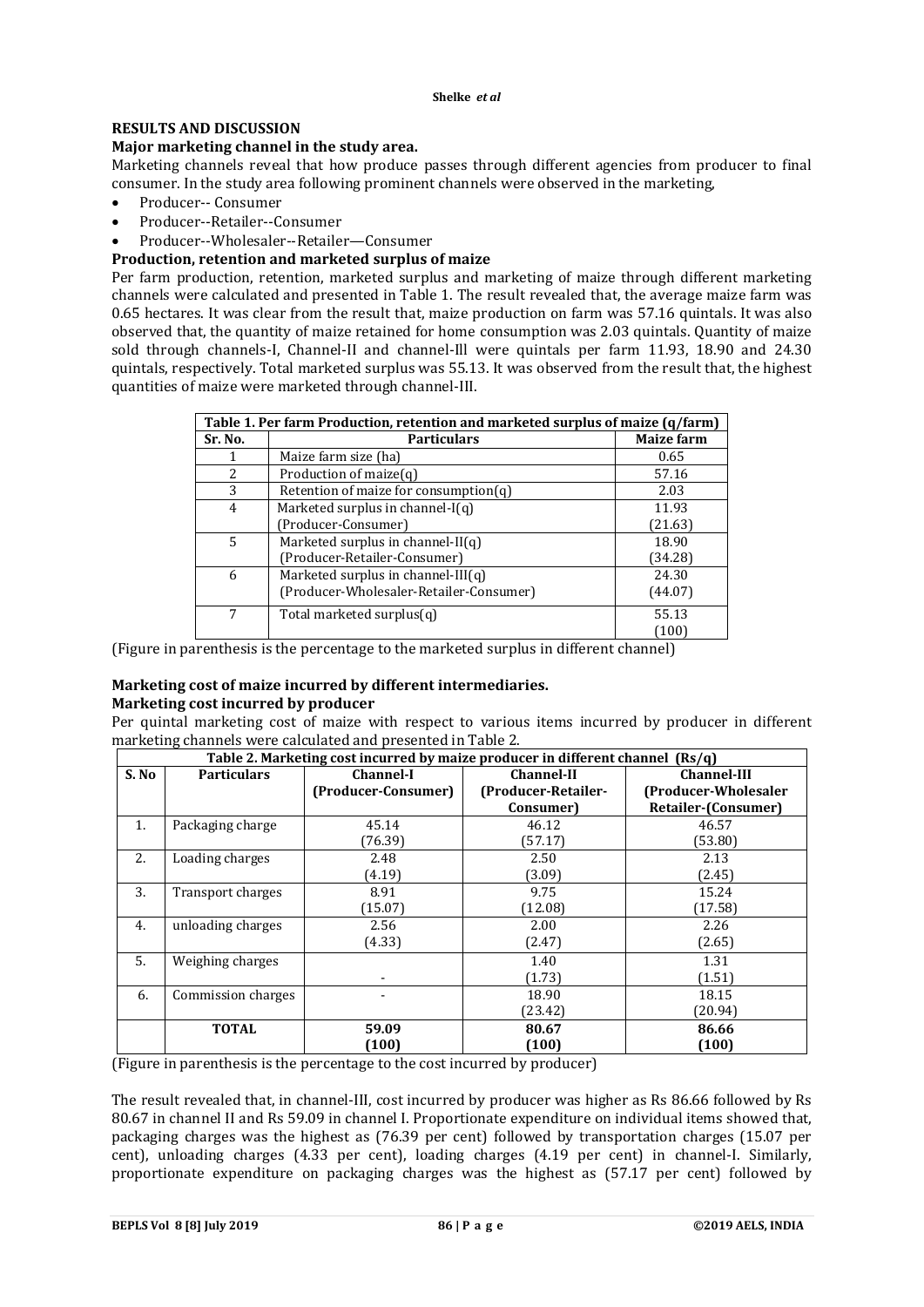commission charges (23.42 per cent), transportation charges (12.08 per cent), loading charges (3.09 per cent), unloading charges (2.47per cent) and weighing charges (1.73 per cent) in channel-II. Similarly, proportionate expenditure on packaging charges was (53.80 per cent) followed by commission charges (20.94 per cent), transportation charges (17.58 per cent), unloading charges (2.65 per cent), loading charges (2.45 per cent) and weighing charges (1.51 per cent) in channel-III.

#### **Marketing cost incurred by wholesaler**

Per quintal marketing cost of maize incurred by wholesaler with respect to various items in different marketing channels were calculated and presented in Table 3. In regard to marketing cost incurred by wholesaler in channel-III, it was Rs 94.33 per quintals. Proportionate expenditure on packaging charges was the highest as (52.15 per cent) followed by commission charges (19.79 per cent), transportation charges (17.91 per cent), loading charges (2.65 per cent), unloading charges (2.50 per cent), losses (2.49 per cent) weighing charges (1.53per cent), license charges (0.63 per cent) and market fee (0.31 per cent) in channel-III.

| Table 3. Marketing cost incurred by wholesaler in channel-III<br>(Rs/qtl) |                                       |                    |  |
|---------------------------------------------------------------------------|---------------------------------------|--------------------|--|
| Sr. No                                                                    | <b>Particulars</b>                    | <b>Channel-III</b> |  |
| 1.                                                                        |                                       | 49.20              |  |
|                                                                           | Packaging charge                      | (52.15)            |  |
| 2.                                                                        | Loading charges                       | 2.50               |  |
|                                                                           |                                       | (2.65)             |  |
| 3.                                                                        | 16.90<br>Transport charges<br>(17.91) |                    |  |
|                                                                           |                                       |                    |  |
| 4.                                                                        | 2.36<br>unloading charges<br>(2.50)   |                    |  |
|                                                                           |                                       |                    |  |
| 5.                                                                        | License charges                       | 0.60               |  |
|                                                                           |                                       | (0.63)             |  |
| 6.                                                                        | Weighing charges                      | 1.45               |  |
|                                                                           |                                       | (1.53)             |  |
| 7.                                                                        | Commission charges                    | 18.67              |  |
|                                                                           |                                       | (19.79)            |  |
| 8.                                                                        | Market fee                            | 0.30               |  |
|                                                                           |                                       | (0.31)             |  |
| 9.                                                                        | Losses                                | 2.35               |  |
|                                                                           |                                       | (2.49)             |  |
|                                                                           | <b>TOTAL</b>                          | 94.33              |  |
|                                                                           |                                       | (100)              |  |

(Figure in parenthesis is the percentage to the cost incurred by wholesaler)

# **Marketing cost incurred by retailer**

Per quintal marketing cost of maize incurred by retailer was calculated and presented in Table 4. Cost incurred by retailer in channel-III was higher as Rs 26.33 followed Rs 24.20 in channel-II. Proportionate expenditure on transportation charges was highest as (74.58 per cent) followed by losses in marketing (11.15 per cent), license charges (5.16 per cent), storage charges (4.95 per cent), market fee (2.47 per **cent)**and shop tax (1.65 per cent) in channel-II. Proportionate expenditure on transportation charges was the highest as 74.21 per cent followed by losses 11.77 per cent, license charges 4.93 per cent, storage charges 4.74 per cent, market fee charges 2.46 per cent and shop tax 1.86 per cent in channel-III.

| Table 4. Marketing cost incurred retailer (Rs/q) |                    |                   |                    |
|--------------------------------------------------|--------------------|-------------------|--------------------|
| Sr. No                                           | <b>Particulars</b> | <b>Channel-II</b> | <b>Channel-III</b> |
| 1.                                               | Transport charges  | 18.05             | 19.54              |
|                                                  |                    | (74.58)           | (74.21)            |
| 2.                                               | License charge     | 1.25              | 1.30               |
|                                                  |                    | (5.16)            | (4.93)             |
| 3.                                               | Shop tax           | 0.40              | 0.49               |
|                                                  |                    | (1.65)            | (1.86)             |
| 4.                                               | Storage charges    | 1.20              | 1.25               |
|                                                  |                    | (4.95)            | (4.74)             |
| 5.                                               | Market fees        | 0.60              | 0.65               |
|                                                  |                    | (2.47)            | (2.46)             |
| 6.                                               | Losses             | 2.70              | 3.10               |
|                                                  |                    | (11.15)           | (11.77)            |
|                                                  | <b>TOTAL COST</b>  | 24.20             | 26.33              |
|                                                  |                    | (100)             | (100)              |

(Figure in parenthesis is the percentage to the cost incurred by retailer)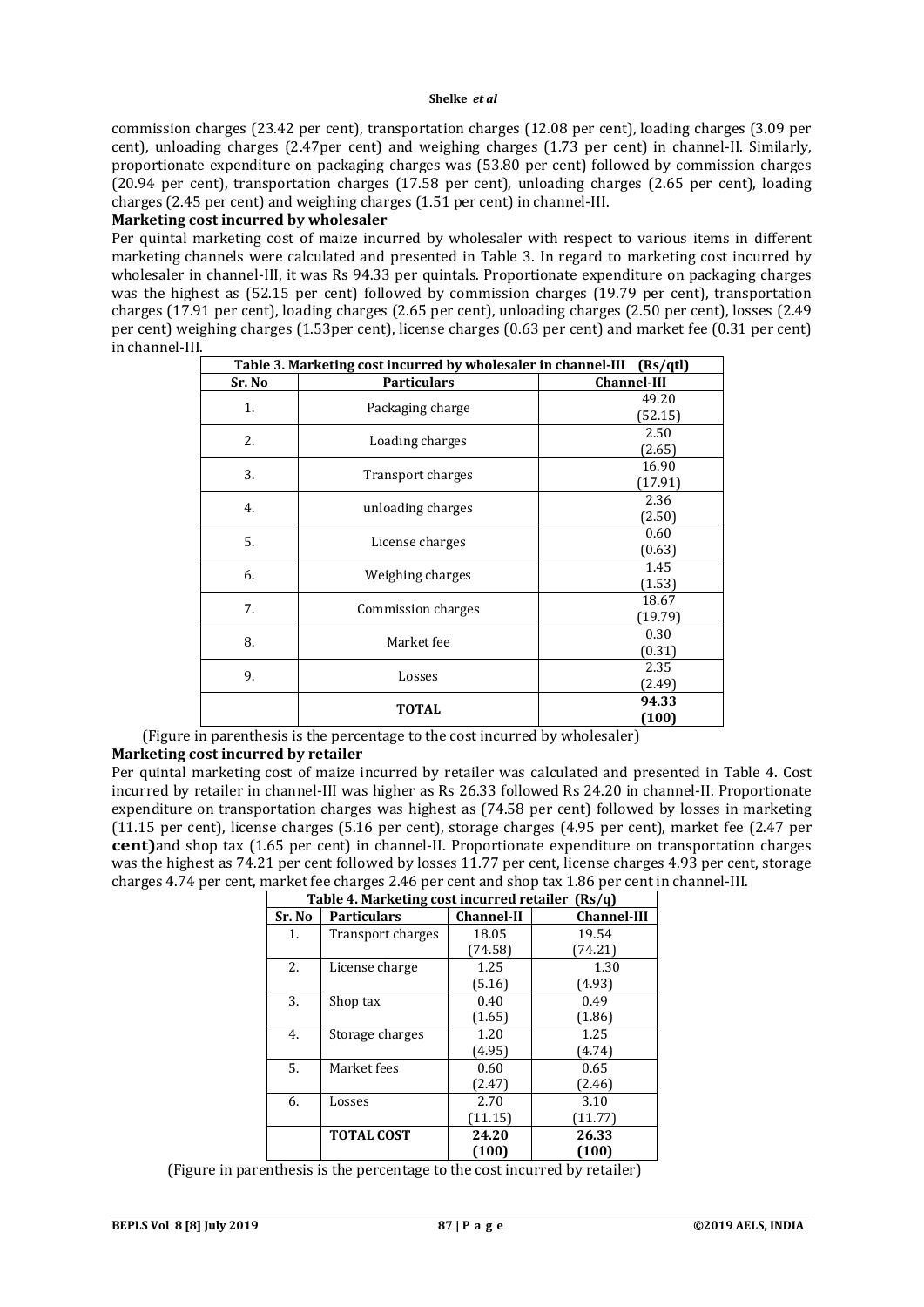#### **Shelke** *et al*

# **Price spread in maize marketing**

Per quintal marketing cost, marketing margin and price spread in marketing of maize with respect to different channels were calculated and presented in Table 5. The result revealed that, in regard to channel-I net price received by producer from consumer was Rs 1700.40 while cost incurred by producer was Rs 59.09. The price paid by consumer was Rs 1759.49, thus price spread was found to be Rs.59.09. In channel-I producers share in consumer's rupee was found to be 96.66 per cent.

In regard to channel-II price received by producer from retailer was Rs. 1650.35 while cost incurred by producer was Rs 80.67. The cost incurred by retailer and margin of retailer was Rs 24.20 and Rs 185.54, respectively. The price paid by consumer was Rs 1940.76. Thus, price spread was found to be Rs 287.10. In channel-II producer's share in consumer's rupee was found to be 85.03 per cent. It was clear that, producer's share in consumer's rupee was maximum in channel-I. It was observed that, marketing cost in channel-I was 59.09. Thus price spread was found to be Rs 59.09. In Channel-II marketing cost was 101.56 and margin was Rs 185.54. Thus price spread was found to be Rs.287.10

In channel-III, that the price paid by consumer in this channel was Rs 2090.60. It was clear that, the price received by the producer from wholesaler was Rs1570.30while cost incurred by producer was Rs 86.66. In next order, cost incurred by the wholesaler was Rs. 94.33 while marketing margin of wholesaler was Rs 90.50. The wholesaler had sold the produce to retailer at Rs.1760.79. Next order, cost incurred by retailer was Rs 26.33 while marketing margin was 303.48 and thus it inferred that, in this channel the marketing cost was Rs 112.99 while marketing margin was Rs 303.48 and the price spread was found to be Rs 416.47. It inferred that, price spread was found higher in channel-III as compared to channel-I and channel-II.

| Sr. No         | <b>Particulars</b>             | <b>Channel-I</b> | <b>Channel-II</b> | <b>Channel-III</b> |
|----------------|--------------------------------|------------------|-------------------|--------------------|
| $\mathbf{1}$   | Net price received by producer | 1700.40          | 1650.35           | 1570.30            |
|                | (producer share in consumer    | (96.66)          | (85.03)           | (75.00)            |
|                | rupee)                         |                  |                   |                    |
| $\overline{2}$ | Cost incurred by producer      | 59.09            | 80.67             | 86.66              |
|                |                                | (3.35)           | (4.15)            | (4.00)             |
| 3              | Price paid by wholesaler       |                  |                   | 1656.96            |
|                |                                |                  |                   | (79.00)            |
| $\overline{4}$ | Cost incurred by               |                  |                   | 94.33              |
|                | wholesaler                     |                  |                   | (3.65)             |
| 5              | Margin of wholesaler           |                  |                   | 90.50              |
|                |                                |                  |                   | (3.10)             |
| 6              | Price paid by retailer         |                  | 1731.02           | 1760.79            |
|                |                                |                  | (89.18)           | (85.75)            |
| 7              | Cost incurred by retailer      |                  | 24.20             | 26.33              |
|                |                                |                  | (1.24)            | (1.25)             |
| 8              | Margin of retailer             |                  | 185.54            | 303.48             |
|                |                                |                  | (9.56)            | (13.00)            |
| 9              | Price paid by consumer         | 1759.49          | 1940.76           | 2090.60            |
|                |                                | (100)            | (100)             | (100)              |
| 10             | Marketing cost                 | 59.09            | 101.56            | 112.99             |
|                |                                | (3.35)           | (5.23)            | (5.40)             |
| 11             | Marketing margin               |                  | 185.54            | 303.48             |
|                |                                |                  | (9.56)            | (13.00)            |
| 12             | <b>Price Spread</b>            | 59.09            | 287.10            | 416.47             |
|                |                                | (3.35)           | (14.79)           | (18.40)            |

**Table 5. Per quintal marketing cost, margin and price spread in maize (Rs/q)**

(Figure in parenthesis is the percentage to the marketing cost, margin and price spread)

#### **CONCLUSIONS**

Three marketing channels were identified in case of maize (i.e. I. Producer-Consumer. II. Producer-Retailer-Consumer, and III. Producer-Wholesaler-Retailer-Consumer). Among mar-keting cost incurred by different intermediaries marketing cost of wholesaler was highest and cost incurred by producer was lowest. Channel I was most efficient with 59.09 price spread and 96.58 per cent producer's share in consumer rupee because the produce was directly marketed from producer to consumer. And price spread was highest in the channel III where number of intermediaries was also more.